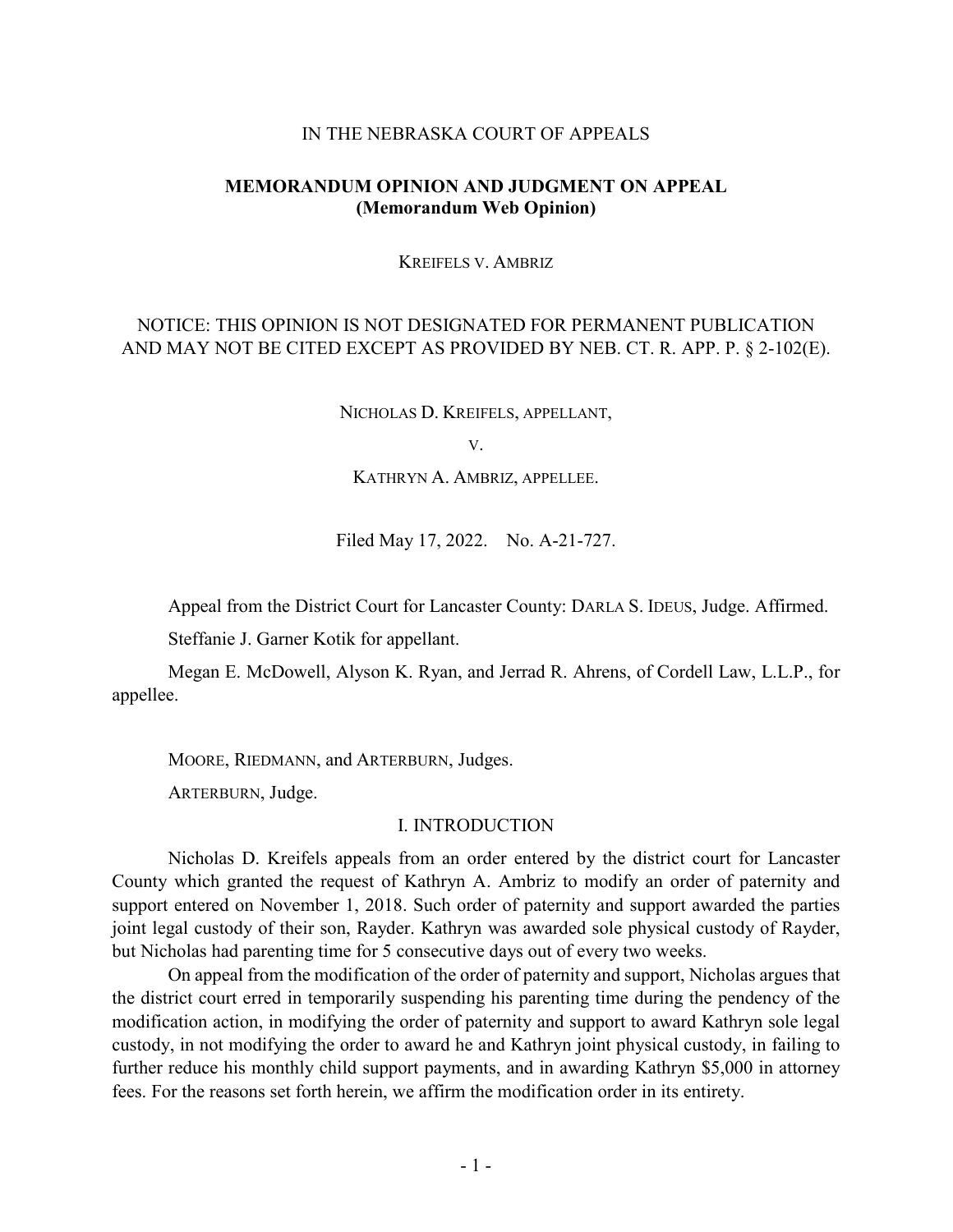#### II. BACKGROUND

Nicholas and Kathryn are the parents of Rayder, born in June 2016. While the parties were never married, they were in a long-term romantic relationship beginning in 2013. They temporarily ended their relationship in 2018. In November 2018, the district court entered a decree of paternity and support, in which it accepted the parties' agreed upon parenting plan. As a part of this agreed upon parenting plan, Nicholas and Kathryn were to share joint legal custody of Rayder, while Kathryn was to have sole physical custody. Nicholas was to have parenting time with Rayder every other week from 4 on Tuesday afternoon to 4 on Sunday afternoon. Nicholas and Kathryn agreed that "the primary form of communication between them shall be in written electronic form through [an application referred to as] talkingparents.com." As part of the order of paternity and support, Nicholas was ordered to pay \$868 per month in child support.

Shortly after the entry of the November 2018 order of paternity and support, the parties resumed their romantic relationship, staying together off and on through October 2019. In February 2020, Kathryn filed a complaint to modify the order of paternity and support. In the complaint, Kathryn alleged that there had been material and substantial changes in circumstances which warranted a modification to the order of paternity and support such that she be awarded sole legal custody of Rayder. Specifically, Kathryn alleged that the material and substantial changes included the deterioration of Nicholas' mental and physical health and the development of concerning behaviors by Nicholas which had called into question Rayder's safety when with Nicholas. In the complaint, Kathryn also requested that the district court modify Nicholas' child support obligation, order him to contribute to daycare and medical expenses for Rayder, and award her with attorney fees.

In addition to filing the complaint for modification, Kathryn simultaneously filed a motion for an ex parte order, requesting that the district court temporarily suspend Nicholas' parenting time with Rayder pending a hearing. In the motion, Kathryn alleged that Nicholas had "exhibited violent and concerning behaviors toward [Kathryn] and her family, friends, and coworkers" and that he had done so in the presence of Rayder. She also alleged that Nicholas may be using illegal drugs and alcohol, sometimes in the presence of Rayder. The district court entered an ex parte order temporarily suspending Nicholas' parenting time pending a hearing, which was scheduled for March 3, 2020, approximately 26 days from the entry of the ex parte order.

On February 27, 2020, five days before the scheduled hearing on the ex parte order, Nicholas filed a motion to vacate the ex parte order. The basis of his motion was the district court's failure to hold the hearing within ten days of the entry of the ex parte order. The district court, apparently, denied the motion to vacate, as the hearing on the ex parte order was held as scheduled on March 3, 2020.

After the hearing on the ex parte order, the district court entered a subsequent order which temporarily awarded sole legal and physical custody of Rayder to Kathryn pending the conclusion of the modification proceedings. Nicholas' parenting time was modified such that he was only permitted to have supervised parenting time with Rayder every Wednesday evening from 4:30 to 8 and every other weekend on Friday evening from 4:30 to 8, Saturday from 9 a.m. to 1 p.m., and Sunday from 9 a.m. to 1 p.m. Regarding the parties' communications with each other, the district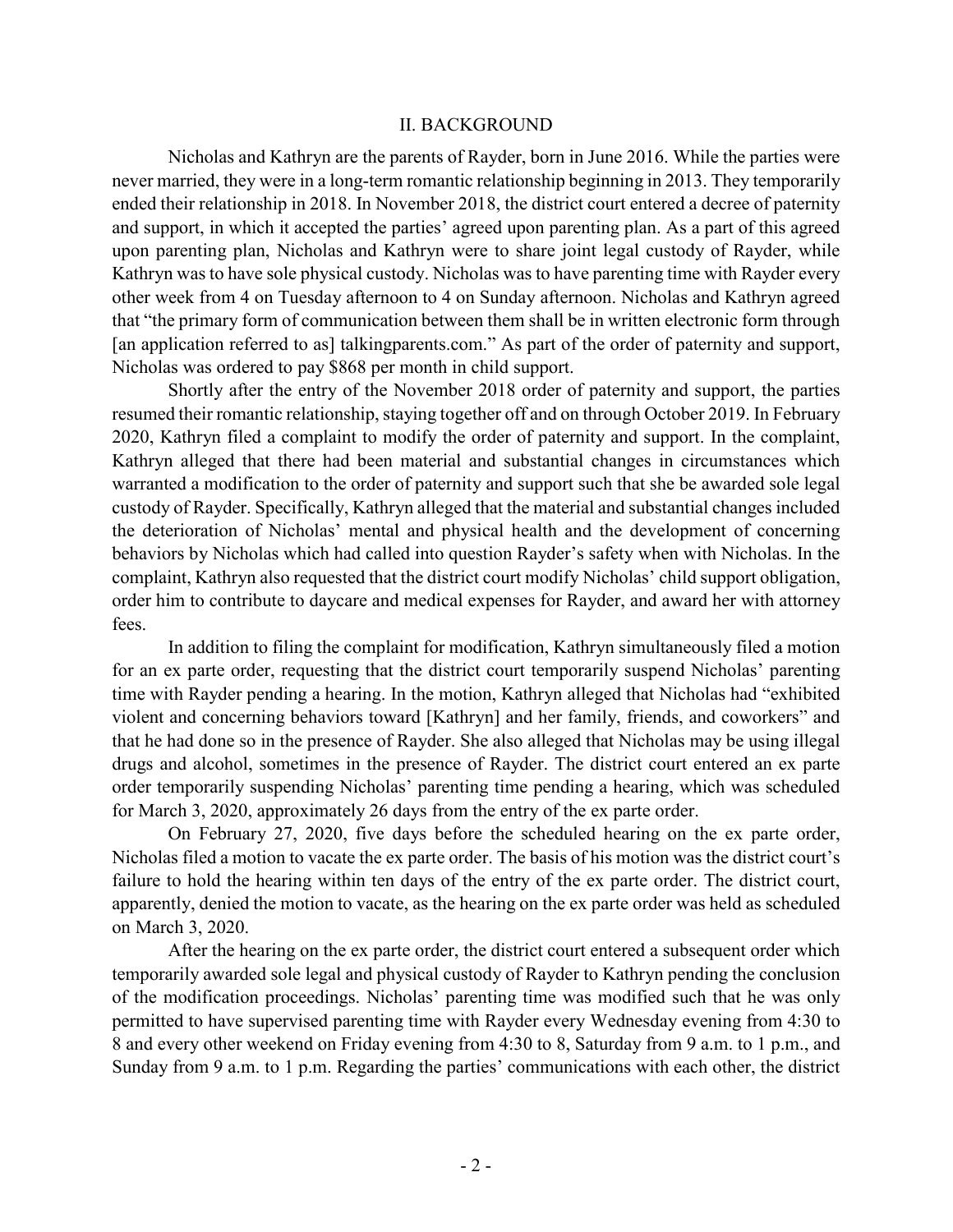court stated: "[T]he only form of communication between [the parents] shall be in written electronic form through the Talking Parents app, except in the case of an emergency."

Nicholas filed an answer and a cross-complaint to Kathryn's complaint to modify. In his answer, he generally denied each of Kathryn's allegations. In his cross-complaint, he affirmatively requested that the order of paternity and support be modified to award the parties with joint physical custody of Rayder. He also asked that his child support obligation be modified and that he be awarded attorney fees.

On June 10, 2020, Nicholas filed a motion asking the court to reconsider its order awarding Nicholas only supervised visitation with Rayder pending the modification trial. Although the court's order ruling on Nicholas' motion is not included in our record, the district court's modification order does reflect that on June 19, the court entered an order awarding Nicholas unsupervised parenting time every Wednesday evening from 4:30 to 8 and every other weekend from Friday at 4:30 p.m. to Saturday at 6 p.m. and Sunday from 9 a.m. to 6 p.m. The court noted its findings that since the entry of the temporary order awarding Nicholas only supervised parenting time, Nicholas "continue[d] to have negative communications with [Kathryn] and [was] encouraged, again, to discontinue those for the benefit of Rayder."

The modification trial began on March 19, 2021, and continued on April 29. At the trial, both Nicholas and Kathryn testified as to their relationship with each other and with Rayder and their current circumstances. In addition, Kathryn called her mother to testify on her behalf and Nicholas called the person who supervised visits between him and Rayder to testify on his behalf.

Kathryn testified about her relationship with Nicholas. She explained that they initially started dating in 2013 and that they remained together through and after Rayder's birth in June 2016. However, the relationship ended in April 2018 when she moved out of their home. They resumed their relationship in January 2019, a few months after the order of paternity and support had been entered. In the months following January 2019, Nicholas often stayed with Kathryn at her home. In addition, they took a family vacation together during that summer. Kathryn testified that their relationship ended again in October. However, Nicholas did stay with her again for a few days in January 2020.

After they had resumed their relationship in January 2019, Nicholas told Kathryn that he had regularly used methamphetamine in 2018, presumably after their first breakup. In addition, after January 2019, Kathryn observed that Nicholas had begun to drink alcohol again. In fact, Nicholas was charged with driving under the influence in April. Kathryn also testified that during 2019, Nicholas was struggling with mental health problems, including increasingly erratic behavior and threats of suicide.

Currently, Kathryn resides in a three-bedroom home with Rayder and her 13-year-old daughter from a prior relationship, whom she has custody of. Rayder has his own room in the home. Kathryn is employed as a staff assistant at the Nebraska Department of Transportation. She works 40 hours per week and earns \$18 per hour. Her annual income totals approximately \$31,600. When Kathryn is at work, Rayder attends a preschool program and Kathryn's mother provides any other necessary child care. Occasionally, Kathryn's daughter, who gets along "really well" with Rayder, also helps to watch him.

Kathryn described Rayder as a "funny" and "wild" child who "loves to be outdoors, loves to play sports, [and] ride his bike." She testified that she is typically the one who takes Rayder to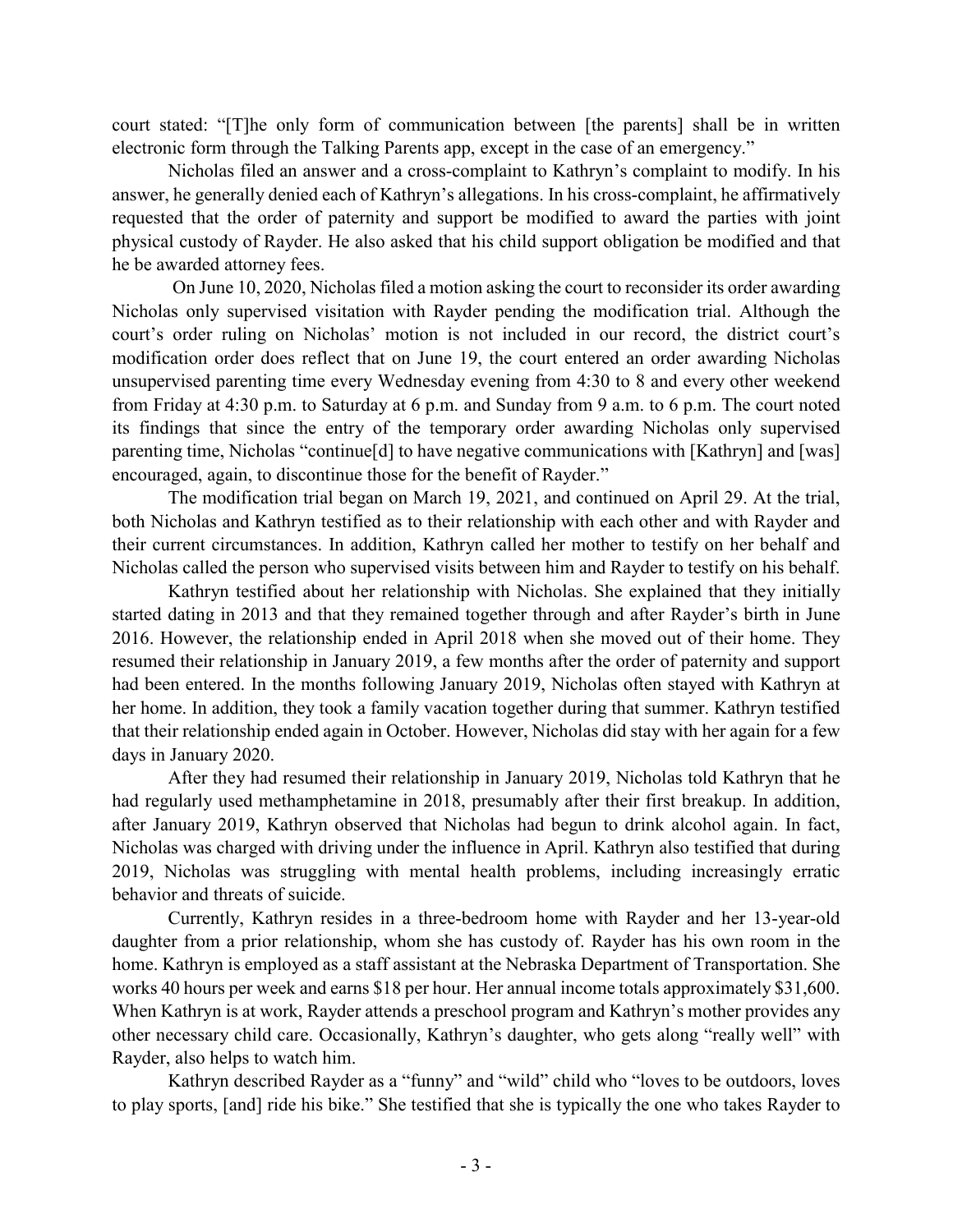his medical and dental appointments and has been the parent who has signed him up for activities. Kathryn also plays with Rayder regularly, cooks meals for him, bathes him, buys him clothes, and takes him on vacations and to special events. Kathryn expressed concern that recently, Rayder has begun to display some anger and aggressive behavior. She explained that she believes that Rayder is learning this behavior from Nicholas.

Kathryn testified extensively about her concerns with Nicholas and his parenting abilities. As mentioned above, she has known Nicholas to use illegal drugs and to drink alcohol excessively. She testified that she suspects that Nicholas is currently using drugs and alcohol based upon his behaviors. She did concede that she had not actually observed Nicholas using drugs since October 2019, when she last saw him use marijuana. In the temporary order, the district court ordered Nicholas to comply with alcohol testing prior to and during his parenting time with Rayder. Kathryn believed that Nicholas had missed "some" tests prior to visits and affirmatively indicated that he had failed one test in May 2020. We note that our review of Nicholas' testing records do not reveal many, if any, missed tests from March 2020 through the time of the modification trial. However, such records do indicate that Nicholas had a positive test in May 2020.

Kathryn testified regarding her concerns with Nicholas' mental health. She believes Nicholas struggles with anger issues and exhibits erratic behaviors. She explained that since 2018, Nicholas has talked about committing suicide, has on occasion acted like he was preparing to commit suicide, and has pretended he was dying. Nicholas has previously told her he would seek help, but, according to Kathryn, he never did. Kathryn noted that Nicholas' mother and sister have also expressed concern for Nicholas' mental health. At one point, Nicholas told Kathryn that he was sexually abused by his mother when he was a child and that he was concerned about his mother bathing Rayder. Nicholas later denied these allegations and now allows his mom to care for Rayder regularly.

As an example of Nicholas' erratic behaviors, Kathryn offered into evidence text messages she had received from Nicholas since their break-up in October 2019. Such messages included Nicholas calling her derogatory and vulgar names and using profanities. Nicholas often texted her repeatedly and, without any clear provocation, the messages become angrier and more derogatory when she did not immediately respond. Some of the more mild examples of Nicholas' text messages include: "Hate you"; You being a slut caused this"; "Old man slut"; and "You're a lieing, hiding, stealing hoe." Many of the messages were much more profane. Intermingled with these messages were messages from Nicholas asking Kathryn to get back together with him and expressing how much he missed her. Nicholas also sent text messages to Kathryn's mother, calling her derogatory names and, at one point, wishing her dead.

Kathryn also provided evidence of voice mails Nicholas left on her cellular telephone, one he made with Rayder present, where he called her names and used profanities. On one occasion, Nicholas called her 47 times in a row when she would not answer her telephone. Kathryn testified that she had observed Nicholas to call her names and to speak negatively about her in Rayder's presence. Nicholas also told Kathryn that he is going to talk to Rayder about the court proceedings and tell Rayder that Kathryn is the reason that he cannot spend more time with Nicholas.

Kathryn indicated that despite Nicholas' repeated text messages to her, he refuses to communicate with her regarding Rayder. She explained that Nicholas would not consistently utilize the Talking Parents Application to communicate with her, even though such communication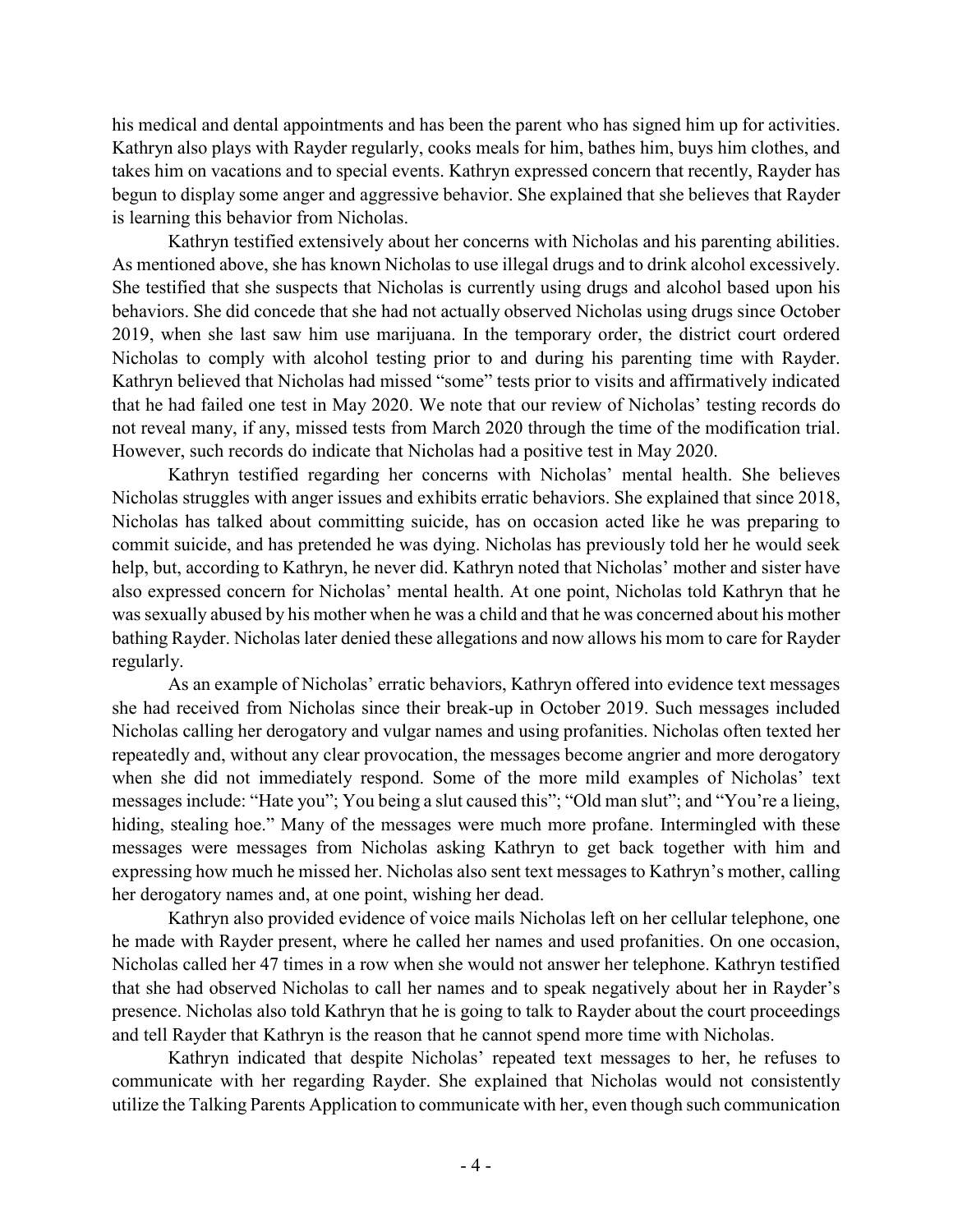was required pursuant to their agreed upon parenting plan. Kathryn testified that prior to a few days before the start of the modification hearing, Nicholas had not used the application in over three months. Kathryn sent Nicholas notice of Rayder's appointments and events through the application, but Nicholas failed to view such information. In addition, Kathryn used the application to attempt to have discussions with Nicholas about enrolling Rayder in preschool and in other activities. Nicholas would not participate in such discussions.

Partly as a result of Nicholas' failure to utilize the Talking Parents Application, he has not assisted in paying for Rayder's preschool or his medical bills. Nicholas is also not current on his child support obligation. Records offered into evidence by Kathryn revealed that Nicholas owed \$2,015 in child support arrearages just prior to the first day of the modification trial.

Kathryn testified that she believes that Nicholas can be a good father to Rayder. She knows that Nicholas loves Rayder and spends time doing "boy stuff" with Rayder outdoors. However, she is also concerned about Nicholas' anger, his abusive treatment of her, and his ongoing substance abuse. As a result of these concerns, Kathryn asked that she be awarded sole legal custody of Rayder. She also asked that Nicholas have limited parenting time with Rayder until he completes an anger management program and follows the treatment recommendations from his 2019 drug and alcohol evaluation. Kathryn indicated that after Nicholas has addressed some of his issues, she would be willing to attend counseling with him in order to address their ability to effectively co-parent.

Kathryn also asked the district court to award her attorney fees, particularly in light of Nicholas' behaviors during the modification proceedings which had caused her to incur additional fees. Such behaviors included, not paying his child support regularly, responding late to discovery requests, cancelling his deposition on short notice, and acting disrespectful when he did appear for his deposition.

Kathryn called her mother, Alette Hain, to testify on her behalf. Alette generally corroborated Kathryn's testimony regarding Nicholas' escalating behaviors. Alette described Nicholas as being a nice and helpful person until he is denied what he wants. He then tends to act out in anger. She indicated that she had been a victim of that anger. Alette expressed concern for Rayder's safety as a result of Nicholas' anger issues. In addition, she believed that Rayder's recent outbursts were the result of his time with Nicholas. Alette believed that Nicholas also had issues with jealousy, as he used to complain that Kathryn spent too much time with Rayder and her daughter, and not enough time with him.

Alette is very close with Kathryn and Rayder, seeing them at least five times per week. She has observed Kathryn and Rayder to have a loving relationship, often playing together, going places together, and attending activities and appointments together.

Nicholas testified that he currently lives alone in his own home. He was not at that time in a romantic relationship with anyone. Nicholas has owned a paint contracting company for the past six years, but testified that in 2019 and 2020, the business' income, and thus his income, had declined. Nicholas described having a close relationship with Rayder and wanting to be very involved in Rayder's everyday life. Nicholas testified that when he and Rayder are together they like to play legos, cars, sports, and board games, and also like to ride four-wheelers and dirt bikes. When he does not see Rayder, he tries to do video calls with him in order to spend additional time together. Nicholas described Rayder as generally being happy, energetic, and playful.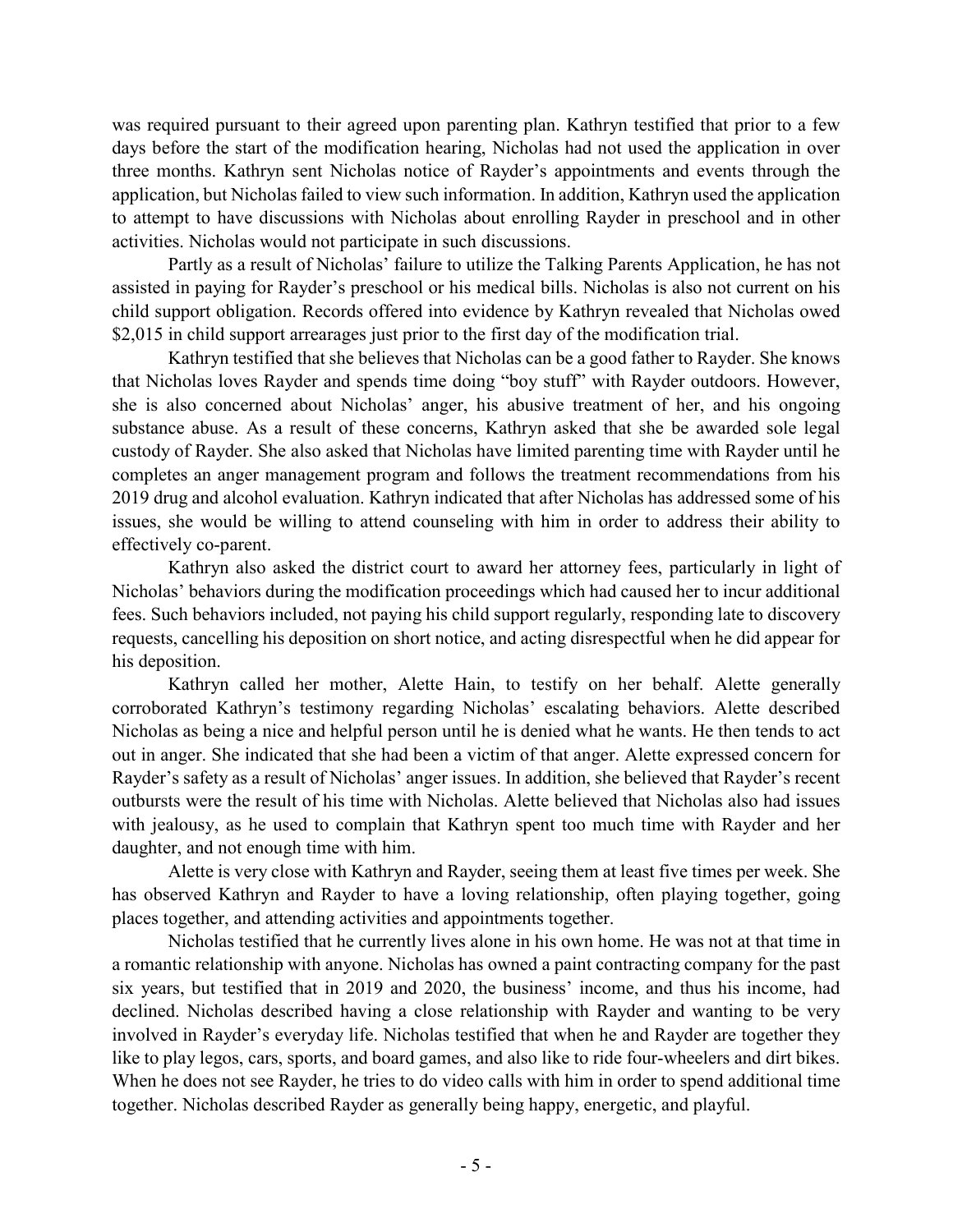During his testimony, Nicholas denied Kathryn's assertions that he was currently using illegal drugs and abusing alcohol. He admitted to using methamphetamine in 2017 and 2018, but indicated he had not used any methamphetamine since that time period. He also testified that he had never parented Rayder while he was under the influence of methamphetamine. Nicholas admitted to using cocaine "a couple" of times in 2016, but denied using it since then. He also admitted to using marijuana a few times per week through January 2020. Nicholas explained that he stopped using marijuana without any drug treatment. Nicholas testified that he drinks alcohol a "couple of times a month," but never when Rayder is present. Nicholas indicated that despite having to take a drug and alcohol test prior to every visit with Rayder, he had only one positive test since the entry of the temporary order in March 2020. However, Nicholas conceded that there were instances where he did not comply with testing.

Nicholas testified regarding his conviction for driving under the influence in May 2019. He explained that he was ultimately sentenced to 45 days of house arrest and an 18-month suspension of his driver's license during which he was allowed to drive with an interlock. By the time of the modification trial, his driver's license had been reinstated. Despite having participated in a drug and alcohol evaluation in conjunction with the criminal proceedings related to his driving under the influence charge, he had not followed the recommendations from that evaluation, including obtaining any form of drug and alcohol treatment. Nicholas also admitted that he was also convicted of driving under the influence in 2010.

Nicholas denied Kathryn's assertions that he suffered from any mental health problems. Nicholas indicated that during the modification proceedings, he did briefly seek the help of mental health practitioners in order to help him deal with his and Kathryn's break up. However, he discontinued such therapy in the fall of 2020 after only three to five months. Nicholas cited the expense of the sessions as his reason for ending such treatment. Nicholas expressed a willingness to seek continued counseling with Kathryn in order to improve their communication. He also expressed a willingness to explore counseling for Rayder.

Nicholas' testimony began on March 19 and ended on April 29, 2021. On the first day of trial, Nicholas conceded that some of his text messages to Kathryn were mean and inappropriate. However, he believed such messages were partly Kathryn's fault, as he sent them after being "pretty heartbroken" as a result of their breakup. However, in his April testimony Nicholas admitted that he had continued to send inappropriate messages during the interim period between the two days of trial. Such recent messages included Nicholas telling Kathryn to "[b]e a hateful bitch all you want. Still got to deal with me rest of your life. Get over yourself."

Nicholas agreed with Kathryn that they have a very hard time communicating about Rayder. In fact, he testified that there was currently "zero" communication between him and Kathryn. Nicholas appeared to blame such difficulty in communication on Kathryn's insistence about using the Talking Parents Application. He testified that he did not think that communicating through the application was very effective. He believed that Kathryn used that form of communication only to control the decisionmaking about Rayder's life. He admitted that he had not followed that portion of the parenting plan which required their communication to take place through the application.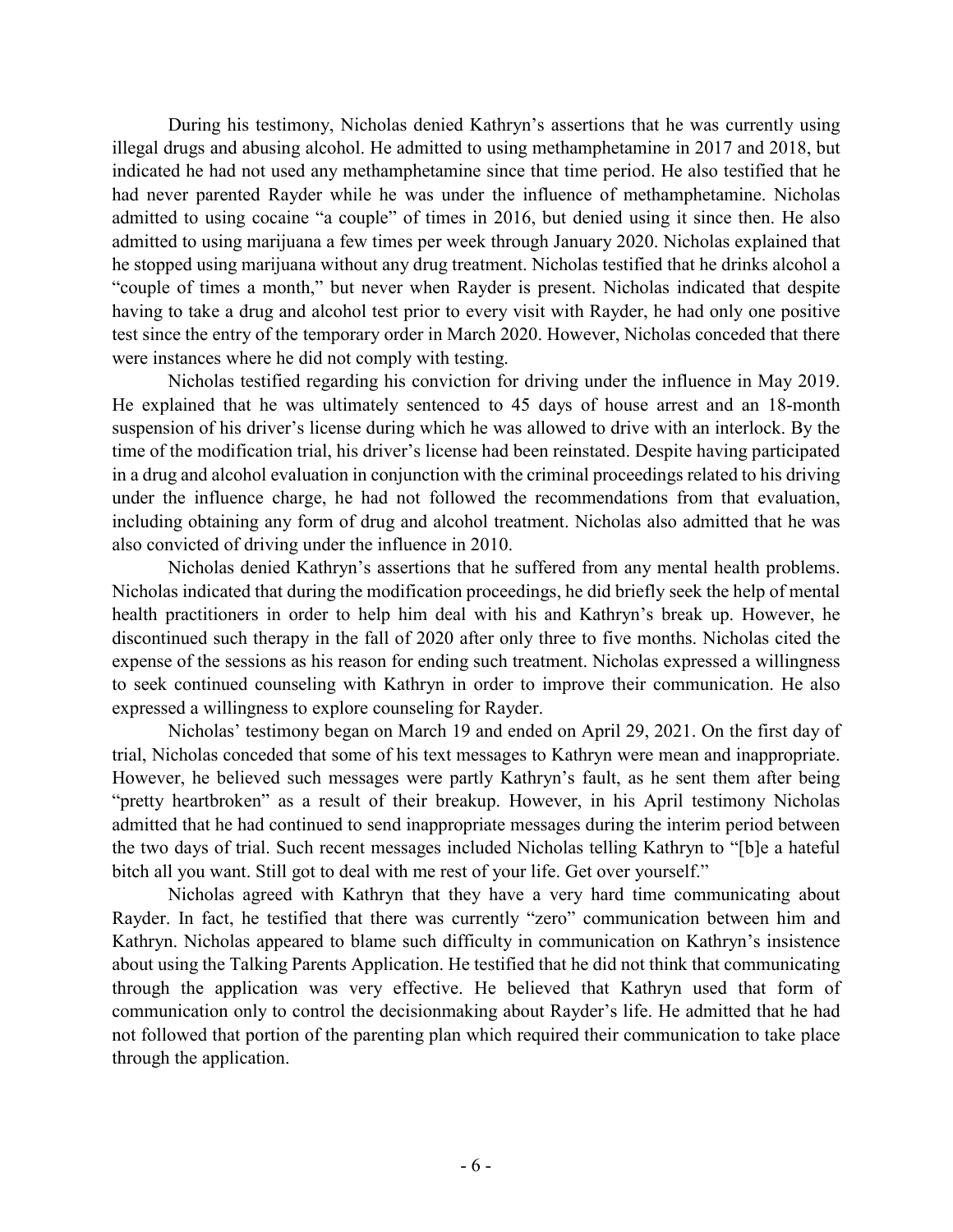Nicholas also admitted that he was behind on his child support payments and that he had not paid Kathryn for Rayder's preschool or his medical bills. He testified that he was simply unable to afford to pay.

Nicholas expressed some concerns with Kathryn's parenting abilities. Such concerns included Kathryn's brother, who is a registered sex offender, being around Rayder on holidays and other special occasions and Kathryn on occasion leaving Rayder with only her 13-year-old daughter to supervise him.

Ultimately, Nicholas asked the court to modify the order of paternity and support to award he and Kathryn joint physical custody of Rayder such that Rayder spend every other week with Nicholas and every other week with Kathryn. Nicholas believed such joint custody arrangement was in Rayder's best interests. However, he also indicated that he would be "okay" if the court declined to modify the previous parenting time order contained within the order of paternity and support. Nicholas indicated that he was very unhappy with the limited amount of time he was able to spend with Rayder under the March 2020 temporary order. Nicholas also asked the district court to modify his child support obligation given Kathryn's increased income and his decreased income.

As a part of his case, Nicholas also called Jennifer Cromwell to testify. Cromwell was an acquaintance of Nicholas who had supervised 30 visits between Nicholas and Rayder from March to June 2020. She described Nicholas and Rayder to have a good relationship and indicated that they appeared well-bonded to each other. Cromwell testified that during the visits, Nicholas was very "hands-on" with Rayder, playing with him and spending all their time together. Rayder appeared happy with Nicholas and was typically "reluctant" to leave when the visits were over. Cromwell had no concerns about Rayder's safety or about Nicholas' parenting abilities during the visits. She described Nicholas as being a safe and stable parent who never exhibited any anger and never spoke negatively about Kathryn or the court proceedings.

On August 6, 2021, the district court entered an order of modification. The court found that a material change in circumstances had occurred which warranted modifying the original order of paternity and support to award Kathryn with sole legal custody of Rayder:

The court finds a material change in circumstances since entry of its order in November 2018, that being, [Nicholas'] behavior has deteriorated to the point where his communications to [Kathryn] are either non-existent or non-productive. At times, these negative communications take place in front of Rayder. [Kathryn] and Rayder's maternal grandmother testified that Rayder has started to exhibit anger issues with some aggressive behaviors. There is no indication [Nicholas] will change his attitude or behavior, and [Kathryn]'s claim that [Nicholas] is impossible to communicate with is supported by the evidence.

The court finds it is in Rayder's best interest that his legal custody be awarded solely to [Kathryn]. Despite the amount of time that has passed, [Nicholas]' anger toward [Kathryn] remains, and he is unable to put aside his personal differences with [Kathryn] when it comes to communicating with her and/or making decisions impacting Rayder.

The court further found that based upon "the same reasons" that supported a modification to legal custody, Nicholas' parenting time with Rayder should also be modified. The court divided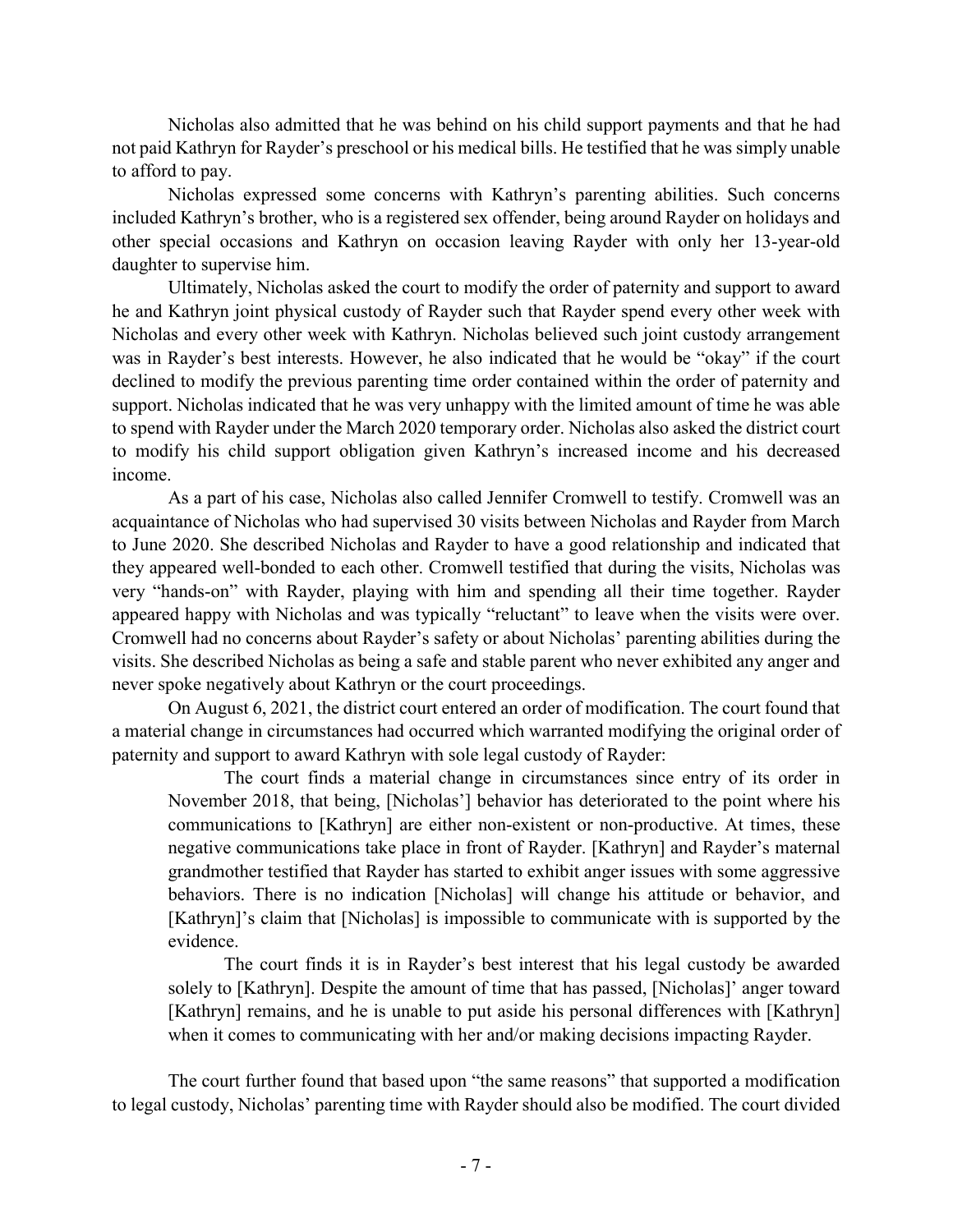the modified parenting time into two phases. During Phase I, Nicholas was to have parenting time with Rayder every other weekend beginning on Friday after school through the following Monday at the commencement of school. Also during Phase I, Nicholas was to attend and satisfactorily complete an anger management program along with any recommended aftercare and any recommended individual or group therapy. After Nicholas completed Phase I, his parenting time was to transition to Phase II. During Phase II, Nicholas was to have parenting time with Rayder every other weekend beginning on Wednesday after school through the following Monday at the commencement of school.

In the modification order, the district court reduced Nicholas' child support obligation from \$868 per month as ordered in the original order of paternity and support to \$763 per month. In reducing child support, the district court relied on evidence demonstrating Nicholas' 2017, 2018, and 2019 annual incomes. The court found that after removing a deduction made for depreciation in 2019, Nicholas' income in all three years was "very similar." The court utilized an average of Nicholas' income during 2017, 2018, and 2019 to determine his income for child support purposes.

Finally, the court ordered Nicholas to pay \$5,000 toward Kathryn's attorney fees. The court found credible evidence presented by Kathryn which demonstrated that Nicholas' actions, or inactions, during the modification proceedings necessitated additional time and work from Kathryn's counsel. The court concluded, "Given the equities of the case and after considering the [evidence of Nicholas' actions], the court finds an award of attorney fees is appropriate.

Nicholas appeals from the order of modification here.

## III. ASSIGNMENTS OF ERROR

Renumbered, Nicholas argues on appeal that the district court erred in (1) temporarily suspending his visitation during the pendency of the modification proceedings without holding a timely hearing; (2) finding a material change of circumstances which warranted awarding Kathryn sole legal custody and altering his parenting time; (3) failing to modify the order of paternity and support to award the parties with joint physical custody; (4) calculating his current income for purposes of child support; and (5) awarding Kathryn \$5,000 in attorney fees.

# IV. STANDARD OF REVIEW

Modification of a judgment or decree relating to child custody, visitation, or support is a matter entrusted to the discretion of the trial court, whose order is reviewed by an appellate court de novo on the record, and will be affirmed absent an abuse of discretion. *Lindblad v. Lindblad*, 309 Neb. 776, 962 N.W.2d 545 (2021). A judicial abuse of discretion exists if the reasons or rulings of a trial judge are clearly untenable, unfairly depriving a litigant of a substantial right and denying just results in matters submitted for disposition. *Vyhlidal v. Vyhlidal*, 309 Neb. 376, 960 N.W.2d 309 (2021).

In a review de novo on the record, an appellate court reappraises the evidence as presented by the record and reaches its own independent conclusions with respect to the matters at issue. *Mamot v. Mamot*, 283 Neb. 659, 813 N.W.2d 440 (2012). However, where credible evidence is in conflict on a material issue of fact, the appellate court considers, and may give weight to, the fact that the trial court heard and observed the witnesses and accepted one version of the facts rather than another. *Yori v. Helms*, 307 Neb. 375, 949 N.W.2d 325 (2020).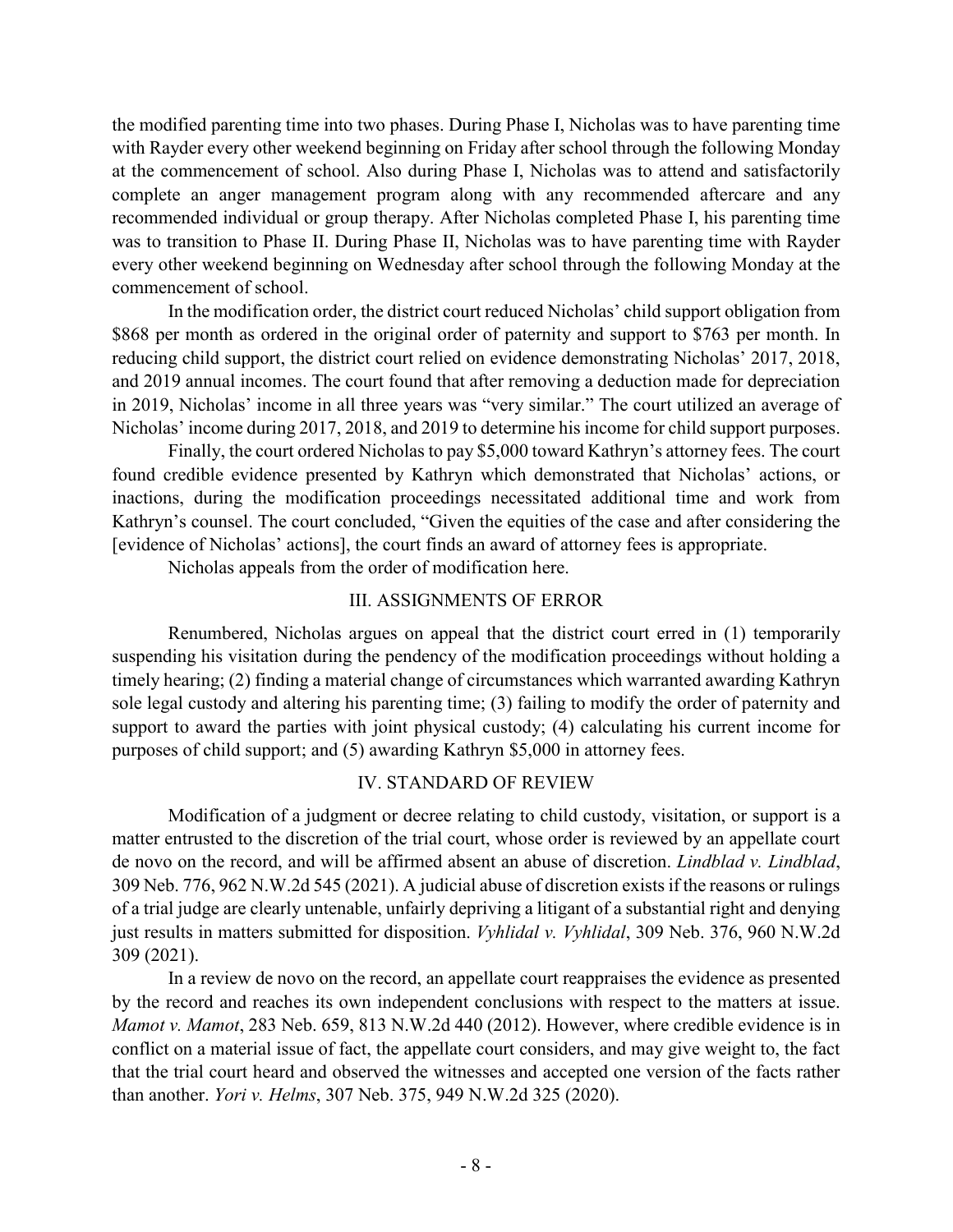## V. ANALYSIS

#### 1. EX PARTE ORDER SUSPENDING NICHOLAS' PARENTING TIME

In his brief on appeal, Nicholas asserts that the district court abused its discretion in entering an ex parte order suspending his parenting time with Rayder and then scheduling a hearing on the ex parte order more than 10 days after its issuance. Nicholas asserts that the district court's actions violated the directive found in Neb. Rev. Stat. § 42-357 (Reissue 2016) and disrupted his right to be involved in Rayder's life.

Section 42-357 appears in Article 3 of Chapter 42 of the Nebraska Revised Statutes. Article 3 is entitled, "Divorce, Alimony, and Child Support." Section 42-357 provides, in part:

During the pendency of any proceeding under sections 42-347 to 42-381 after the complaint is filed, upon application of either party and if the accompanying affidavit of the party or his or her agent shows to the court that the party is entitled thereto, the court may issue ex parte orders . . . (3) determining the temporary custody of any minor children of the marriage. [In Exparte orders issued pursuant to subdivision  $[1 \dots (3)$  of this section shall remain in force for no more than ten days or until a hearing is held thereon, whichever is earlier.

Both the title of the Article in which § 42-357 appears and the language of the statutory section itself clearly indicates that such statute applies in divorce proceedings. Nicholas does not point us to any caselaw or other statute which applies the language of § 42-357 to cases involving modification in a paternity action. We are, nonetheless, troubled by the length of time that elapsed between the issuance of the ex parte order and the temporary hearing. However, even if we were to find that the 10-day time limitation in § 42-357 applies in a paternity case like this, we could not afford relief to Nicholas from the court's ruling on a temporary order. See *Coleman v. Kahler*, 17 Neb. App. 518, 766 N.W.2d 142 (2009).

A moot case is one which seeks to determine a question which does not rest upon existing facts or rights, in which the issues presented are no longer alive. *Id.* See, also, *State on behalf of Pathammavong v. Pathammavong*, 268 Neb. 1, 679 N.W.2d 749 (2004). The issue of the district court entering an ex parte order temporarily suspending Nicholas' parenting time was relevant only from the time it was entered until it was replaced by the order determining permanent custody and a permanent parenting time schedule. Accordingly, any issue relating to the temporary ex parte order is moot and need not be resolved in this appeal. See *id*.

### 2. MODIFICATION OF ORDER OF PATERNITY AND SUPPORT

Nicholas asserts that the district court abused its discretion in modifying the original order of paternity and support by awarding Kathryn sole legal custody of Rayder and by altering the parenting time plan. Nicholas argues that Kathryn failed to prove a material change in circumstances which warranted any such modification. Upon our review, we affirm the decision of the district court to award Kathryn sole legal custody of Rayder and to modify the parenting time plan.

In a child custody modification action the party seeking modification must demonstrate first that a material change in circumstances has occurred after the entry of the previous custody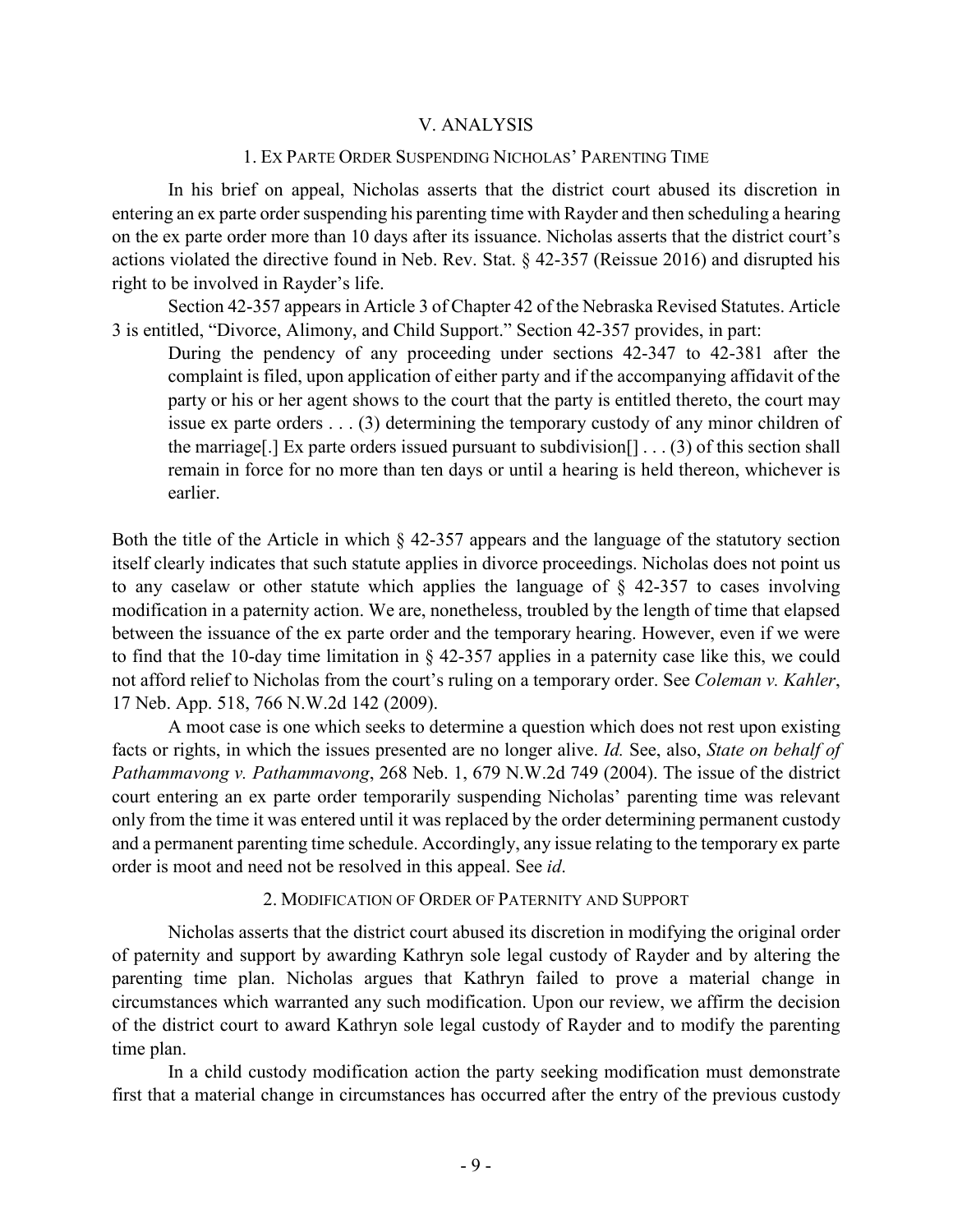order which affects the best interests of the child and that it is in the child's best interests that custody be changed. *Hopkins v. Hopkins*, 294 Neb. 417, 883 N.W.2d 363 (2016). A material change in circumstances means the occurrence of something which, had it been known at the time of the initial decree, would have persuaded the court to decree differently. *State on behalf of Jakai C. v. Tiffany M.*, 292 Neb. 68, 871 N.W.2d 230 (2015). The party seeking modification of child custody bears the burden of showing as an initial matter that there has been a change in circumstances. *Id*.

The child's best interests require a parenting arrangement and plan which provides for a child's safety, emotional growth, health, stability, physical care, and regular and continuous school attendance and progress. Neb. Rev. Stat. § 43-2923 (Reissue 2016). Moreover, § 43-2923 sets forth a non-exhaustive list of factors to be considered in determining the best interests of a child in regard to custody. Such factors include the relationship of the minor child with each parent, the desires of the minor child, the general health and well-being of the minor child, and credible evidence of abuse inflicted on the child by any family or household member.

In its order, the district court found that a material change in circumstances had occurred since the entry of the order of paternity and support which warranted modification of Rayder's legal custody. Specifically, the court found a material change in circumstances as a result of Nicholas' behavior toward Kathryn. The court indicated that such behavior had significantly and dramatically deteriorated since entry of the original order and that, as a result of such deterioration, Nicholas "is impossible to communicate with." The court further indicated that the evidence presented at the modification trial demonstrated that despite the length of time that had passed since the parties ended their relationship, Nicholas' "anger toward [Kathryn] remains and he is unable to put aside his personal differences with [Kathryn] when it comes to communicating with her and/or making decisions impacting Rayder."

Upon our review of the record, we agree with the district court that Nicholas' ongoing anger and inappropriate communication with Kathryn constitutes a material change in circumstances which warranted modification of the prior order to award Kathryn with sole legal custody. The evidence presented at the modification trial revealed that the parties quickly rekindled their relationship after the entry of the order of paternity and support in November 2018. The parties then ended their rekindled relationship for the final time in October 2019. After this time, Nicholas began a pattern of vicious, profanity-laced communication toward Kathryn that continued through the first day of trial and up to the final day a month later. As detailed by the examples of such communication provided in the background section above, Nicholas' anger was consistently expressed in a stream of vitriol toward Kathryn. And, although Kathryn often did not respond to his text messages and telephone calls, Nicholas would continue to berate and belittle her.

Despite the amount of communication Nicholas directed toward Kathryn, he generally refused to discuss Rayder. He would not engage with the Talking Parents Application, which was the required form of communication between him and Kathryn and which Kathryn regularly used in an attempt to provide information to Nicholas about Rayder. Nicholas did not respond to messages from Kathryn which related to enrolling Rayder in preschool, to signing Rayder up for various activities, or to scheduling medical appointments for Rayder. Instead, Nicholas continued to provide Kathryn with only negativity and anger.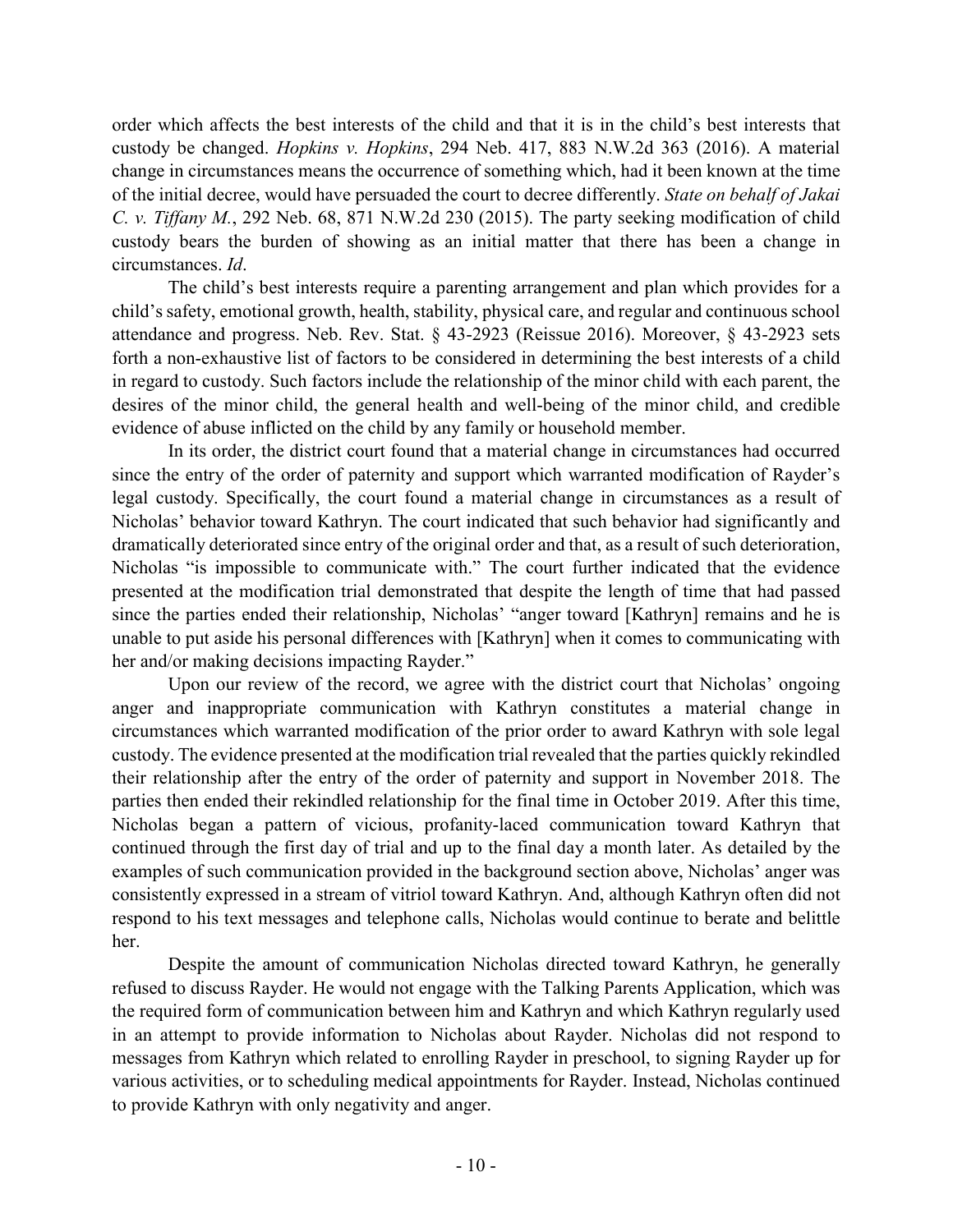At trial Nicholas blamed his inappropriate communication tactics on how heartbroken he was due to the end of his relationship. However, such communication continued more than 18 months after the parties had ended their relationship. Nicholas attempted to justify his ongoing angry behavior at least in part on Kathryn's decision to terminate their relationship which necessarily meant that he could not see Rayder on a daily basis.

Given Nicholas' inappropriate communications with Kathryn and given the length of time such communications persisted, we find that a material change in circumstances had occurred since entry of the order of paternity and support which warranted a modification of legal custody. Specifically, had the district court known at the time the order of paternity and support was entered that Nicholas would be unable to engage in meaningful and appropriate conversations about Rayder's needs and wants, the district court would not have awarded the parties with joint legal custody. We affirm the order of the district court awarding Kathryn sole legal custody of Rayder.

The district court also found that Nicholas' inappropriate communications with Kathryn constituted a material change in circumstances which warranted a modification to the parenting time plan delineated in the order of paternity and support. Specifically, the court found that "[Kathryn]'s proposal that [Nicholas] complete anger management is supported by the evidence and in Rayder's best interest." The district court modified the prior order to permit Nicholas to have parenting time with Rayder only every other weekend until he successfully completed an anger management program along with any recommended aftercare and any recommended individual or group therapy. After that, he was permitted to resume having five days of parenting time during every 2-week period. We cannot say that the district court's finding of a material change in circumstances warranting a change to the parenting time plan was an abuse of discretion.

At trial, Kathryn testified and provided evidence to demonstrate that Nicholas had engaged in negative communication with her in Rayder's presence, including name calling, using profanities, and speaking negatively about Kathryn's parenting skills and her extended family. Kathryn also testified about her concern that Rayder is starting to exhibit some of Nicholas' negative and aggressive behaviors. Kathryn is concerned that Nicholas' behavior during his parenting time is causing Rayder to act out. Taking into consideration the evidence of Nicholas' ongoing negative communications with Kathryn together with the evidence of the effects of such negativity on Rayder, we cannot say that the district court abused its discretion in temporarily modifying the parenting plan in order to require Nicholas to attend an anger management program and the recommended follow-up before resuming his more extended parenting time with Rayder. Such a program will not only serve to improve Nicholas' ability to appropriately communicate with Kathryn as a co-parent, but will also improve Nicholas' ability to appropriately parent Rayder. We affirm the decision of the district court that there was a material change in circumstances which warranted modifying the original order of paternity and support by awarding Kathryn sole legal custody of Rayder and by temporarily decreasing Nicholas' parenting time until his successful completion of an anger management program and recommended aftercare and therapy.

We note that in his brief to this court, Nicholas does not argue that either the modification of legal custody or the modification to the parenting plan was not in Rayder's best interests. Instead, he merely challenges the district court's finding that there was a material change in circumstances which justified such modifications. However, upon our review, we agree with the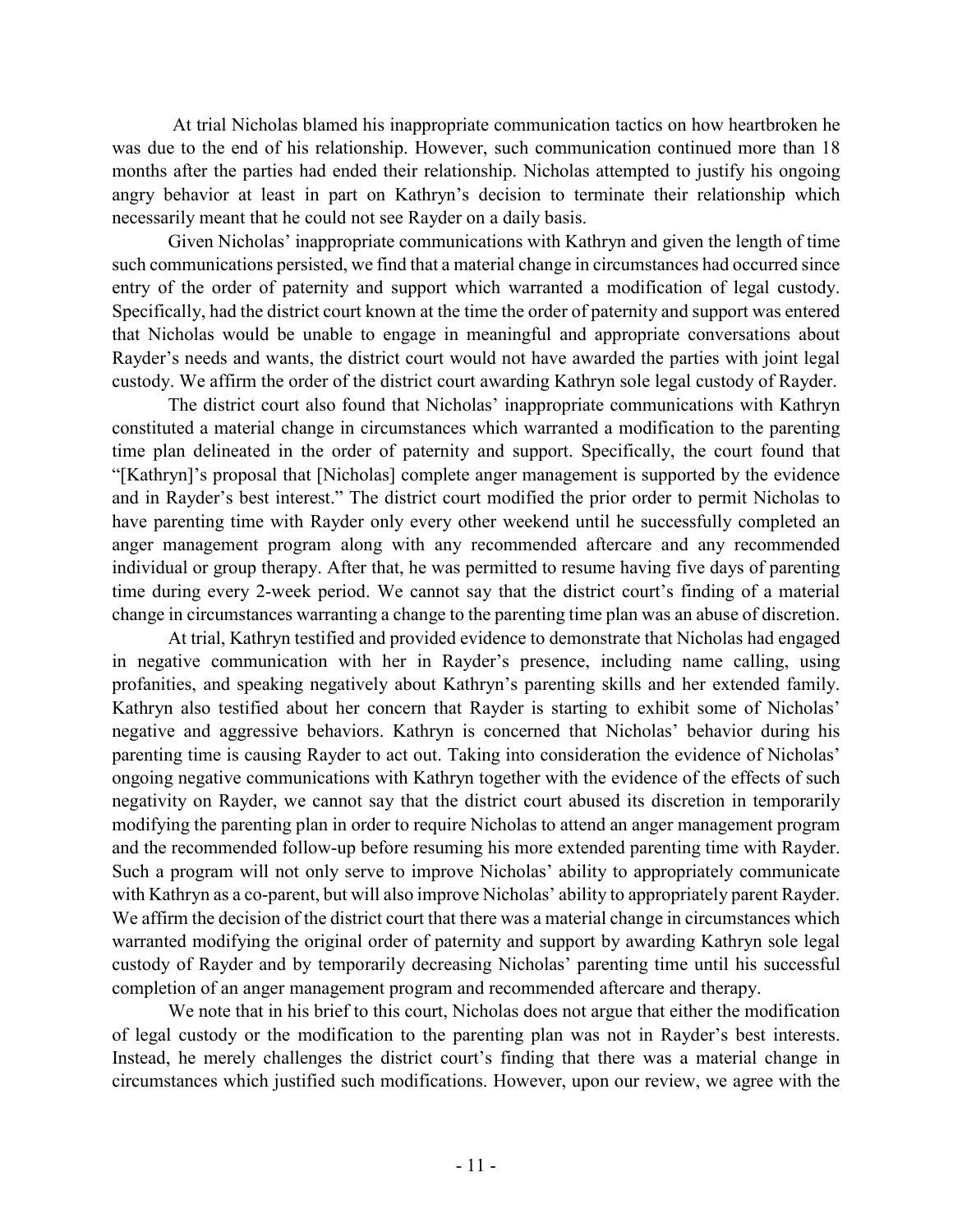district court that both the award of sole legal custody to Kathryn and the temporary reduction in Nicholas' parenting time are modifications that are in Rayder's best interests.

### 3. NO MODIFICATION OF PHYSICAL CUSTODY

In his cross-complaint, Nicholas affirmatively asked the district court to modify the order of paternity and support to award he and Kathryn joint physical custody of Rayder. Nicholas also testified regarding this request at the modification trial. In the modification order, the district court did not specifically address Nicholas' request for joint physical custody, but implicitly denied such request by finding that the modified parenting plan, which continued sole physical custody of Rayder with Kathryn, was in Rayder's best interests and should be adhered to by both parties. On appeal, Nicholas asserts that the district court erred in failing to find that joint physical custody was in Rayder's best interests.

As we discussed above, in a child custody modification action the party seeking modification must first demonstrate that a material change in circumstances has occurred after the entry of the previous custody order which affects the best interests of the child and then demonstrate that the modification is in the child's best interests. See *Hopkins v. Hopkins*, 294 Neb. 417, 883 N.W.2d 363 (2016). On appeal, Nicholas asserts that the district court erred in failing to find that modifying the original decree to award the parties with joint physical custody was in Rayder's best interests. However, in our analysis, we do not reach the best interests determination, as we conclude that Nicholas failed to demonstrate that a material change in circumstances occurred after the entry of the previous physical custody order which affected Rayder's best interests.

Nicholas presented virtually no evidence during the modification trial which would demonstrate a basis to modify Rayder's physical custody. During his testimony, Nicholas vaguely contended that he had concerns regarding Kathryn's extended family members and regarding her sometimes leaving Rayder in the care of her 13-year-old daughter. However, Nicholas did not present any other evidence to suggest that Kathryn was not an appropriate and involved parent. Rather, his main issue with Kathryn appeared to be her commencing the modification proceedings which ultimately resulted in him having less time with Rayder. Nicholas simply testified to his belief that joint physical custody would be in Rayder's best interests, without providing any evidence of a material change that would necessitate a modification of physical custody. Moreover, we note that during his testimony, Nicholas expressed some agreement with the parenting plan delineated in the original decree of paternity and support which awarded Kathryn sole physical custody, when he affirmed he could "live with" that parenting plan.

Upon our review, we cannot find that the district court abused its discretion in implicitly denying Nicholas' request for joint physical custody because Nicholas did not demonstrate that a material change in circumstances occurred after the entry of the previous custody order which affected Rayder's best interests and which warranted a change to Rayder's physical custody.

## 4. CHILD SUPPORT

At trial, Nicholas testified that he owned his own painting business from which he derived his income. Evidence of Nicholas' income from the years 2016, 2017, 2018, and 2019 was admitted into evidence. Such evidence revealed that in 2016, Nicholas earned \$92,118. In 2017,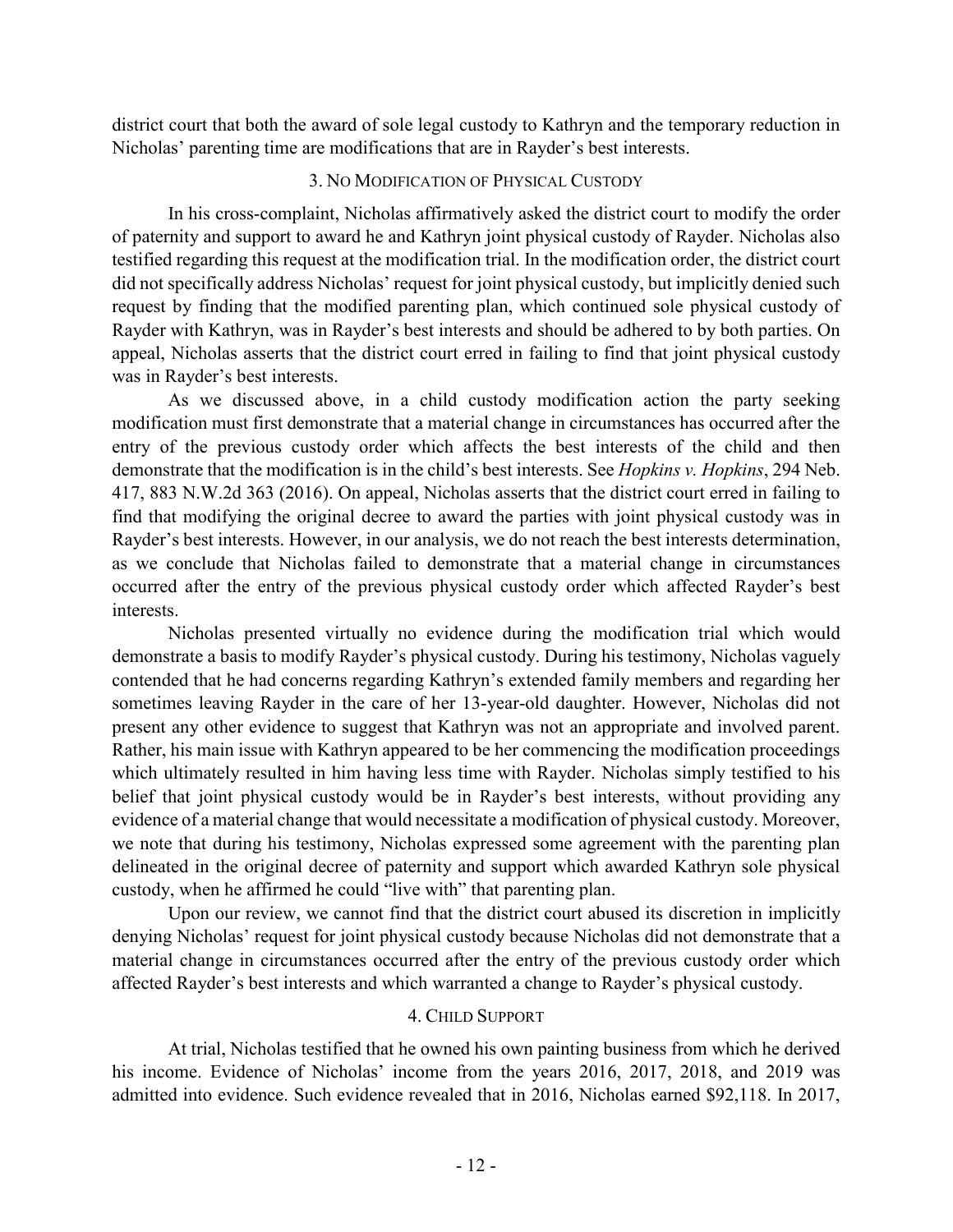he earned \$73,558 and, similarly, in 2018, he earned \$73,321. In 2019, Nicholas indicated that his income significantly decreased. His 2019 individual tax return indicated he earned \$51,684 that year. Nicholas did not offer evidence of his 2020 tax return, but did testify that his 2020 income was similar to his 2019 income. However, Nicholas also testified that 2019 was not a "typical" year for him in terms of business and earnings. He attributed the atypical earnings in 2019 and in 2020 to the COVID-19 pandemic and to struggles with his business marketing.

In the modification order, the district court calculated Nicholas' income for child support purposes by using the average of Nicholas' income for 2017, 2018, and 2019. However, in calculating Nicholas' 2019 income, the court explained as follows:

The only business tax return [Nicholas] offered [for his painting business] was for 2019. It reflects he claimed \$19,501 in depreciation. [Nicholas] failed to meet his burden of proof that he is entitled to deduct depreciation from his income. See e.g., Neb. Ct. R. § 4-204; *Hotz v. Hotz*, 301 Neb. 102, 112 (2018). The court was also provided with no information as to whether and in what amounts depreciation was deducted in 2017 or 2018 to determine whether there has been a material change in circumstances or not. Without the deduction for depreciation in 2019, [Nicholas]' 2019 income is approximately \$71,185 -- very similar to his income in 2017 and 2018.

Using the average of Nicholas' 2017 and 2018 incomes along with his 2019 income with the deduction for depreciation added back in, the district court calculated Nicholas' income for child support to be \$6,057 per month.

On appeal, Nicholas argues that the district court erred in incorrectly calculating his income for child support purposes. He contends that his income should have been based solely upon the amount of gross income reported on his 2019 individual income tax return, \$51,684. Nicholas asserts that the evidence presented at the modification trial clearly indicated that his income had significantly decreased in 2019 and 2020 and that such lower income was expected to continue. He further asserts that had the district court correctly calculated his income, the court would have reduced his child support obligation even further. Upon our review, we affirm the decision of the district court in its calculation of Nicholas' income for child support purposes.

A party seeking to modify a child support order must show a material change in circumstances that (1) occurred subsequent to the entry of the original decree or previous modification and (2) was not contemplated when the decree was entered. *Tilson v. Tilson*, 307 Neb. 275, 948 N.W.2d 768 (2020). The party seeking the modification has the burden to produce sufficient proof that a material change of circumstances has occurred that warrants a modification and that the best interests of the child are served thereby. *Fetherkile v. Fetherkile*, 299 Neb. 76, 907 N.W.2d 275 (2018). Among the factors to be considered in determining whether a material change of circumstances has occurred are changes in the financial position of the parent obligated to pay support, the needs of the children for whom support is paid, good or bad faith motive of the obligated parent in sustaining a reduction in income, and whether the change is temporary or permanent. *Id*.

The primary concern in determining child support is the best interests of the child. See *Roberts v. Roberts*, 25 Neb. App. 192, 903 N.W.2d 267 (2017). The main principle behind the Nebraska Child Support Guidelines is to recognize the equal duty of both parents to contribute to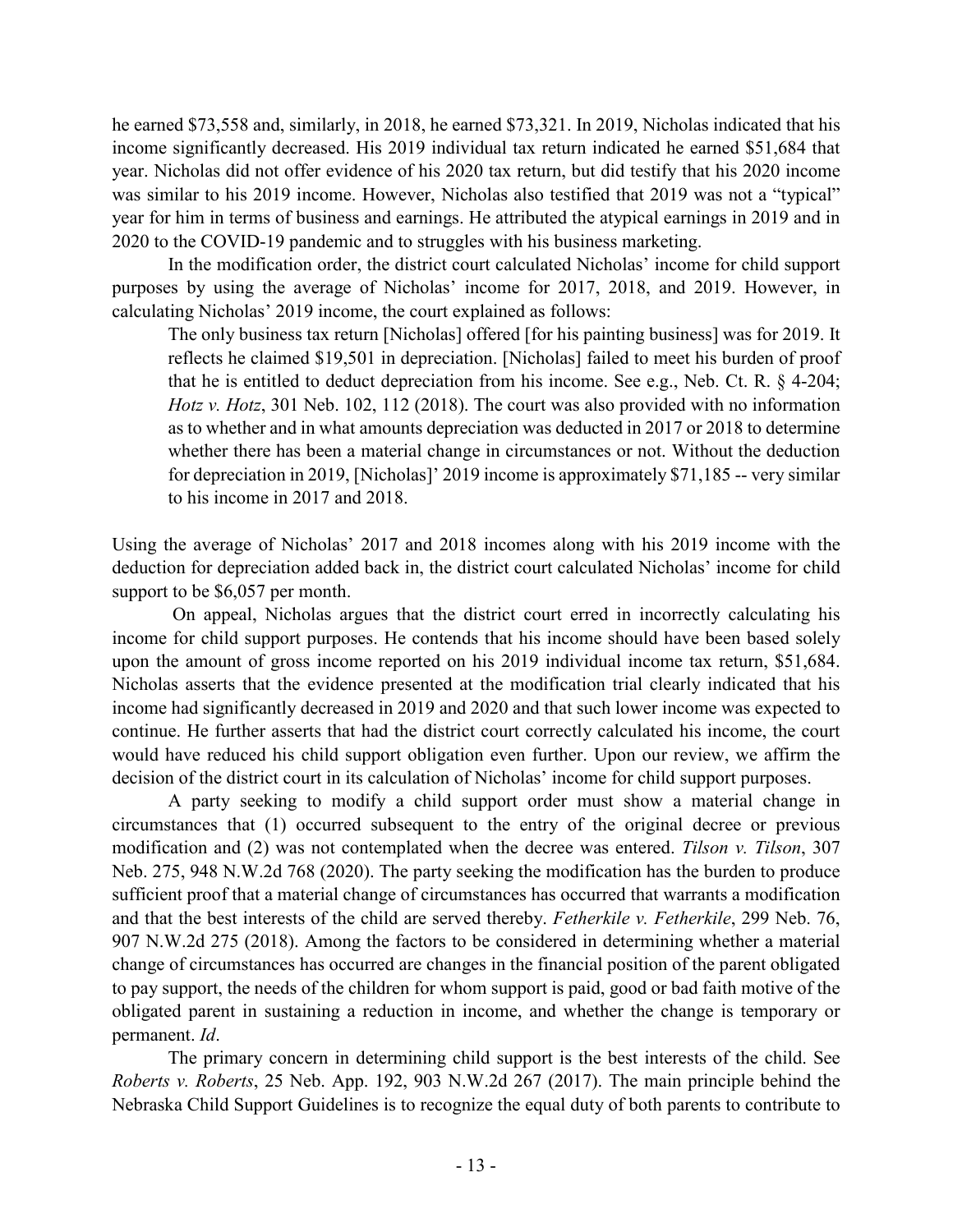the support of their children in proportion to their respective incomes. *Roberts v. Roberts, supra*. In general, child support payments should be set according to the Nebraska Child Support Guidelines, which compute the presumptive share of each parent's child support obligation. *Gangwish v. Gangwish*, 267 Neb. 901, 678 N.W.2d 503 (2004).

In calculating Nicholas' income for child support purposes, we first affirm the district court's decision to add back in the depreciation Nicholas claimed on his corporate tax return, and thus, on his individual tax return in 2019. While the Nebraska Child Support Guidelines do permit an allowance of depreciation as a deduction from total monthly income, the guidelines also provide specific instructions for proving an entitlement to the deduction and how the deduction should be calculated. Neb. Ct. R. § 4-204. Further, § 4-204 provides that "[a] party claiming depreciation shall have the burden of establishing entitlement to its allowance as a deduction."

The most basic requirement for proving an entitlement to a deduction is: "Any party claiming an allowance of depreciation as a deduction from income shall furnish to the court and the other party copies of a minimum of 5 years' tax returns at least 14 days before any hearing pertaining to the allowance of the deduction." § 4-204. In addition, § 4-204 requires that a depreciated asset must be shown to be ordinary and necessary and that the depreciation was calculated by using the "'straight-line'" method.

Here, Nicholas did not submit five years of tax returns. The evidence submitted at trial constituted only four years of Nicholas' individual tax returns (2016-2019) and only one year of his corporate tax returns (2019). It is only his 2019 corporate return that includes a deduction for depreciation. Thus, as the district court indicated in its modification order, it is impossible to know whether or how much business depreciation was claimed by Nicholas in any other tax years. Furthermore, Nicholas' 2019 corporate tax return did not provide any indication of what the depreciated asset or assets were, whether any such items were ordinary and necessary, and whether a straight line depreciation was applied. Nicholas did not meet his burden of proof to establish his entitlement to the depreciated amount. As such, as did the district court, we calculate Nicholas 2019 income to be \$71,185.

Additionally, we find no abuse of discretion in the district court's decision to utilize an average of Nicholas' incomes in the years 2017, 2018, and 2019 in calculating his income for child support purposes. Given that Nicholas' income did vary from year to year, the district court's averaging of three years' incomes was appropriate. We further note that such averaging did not result in a significantly higher obligation than what would have resulted from using only Nicholas' 2019 income.

## 5. ATTORNEY FEES

On appeal, Nicholas also contends that the district court erred in awarding Kathryn any attorney fees. He contends that Kathryn's modification action was frivolous in nature and that "after all was said and done," the prior parenting time order was not really modified given that he was still awarded 5 days of parenting time every two weeks. Brief for appellant at 24. Upon our review, we find no abuse of discretion in the district court's decision to award Kathryn \$5,000 in attorney fees.

As a general rule, attorney fees and expenses may be recovered in a civil action only where provided for by statute or when a recognized and accepted uniform course of procedure has been